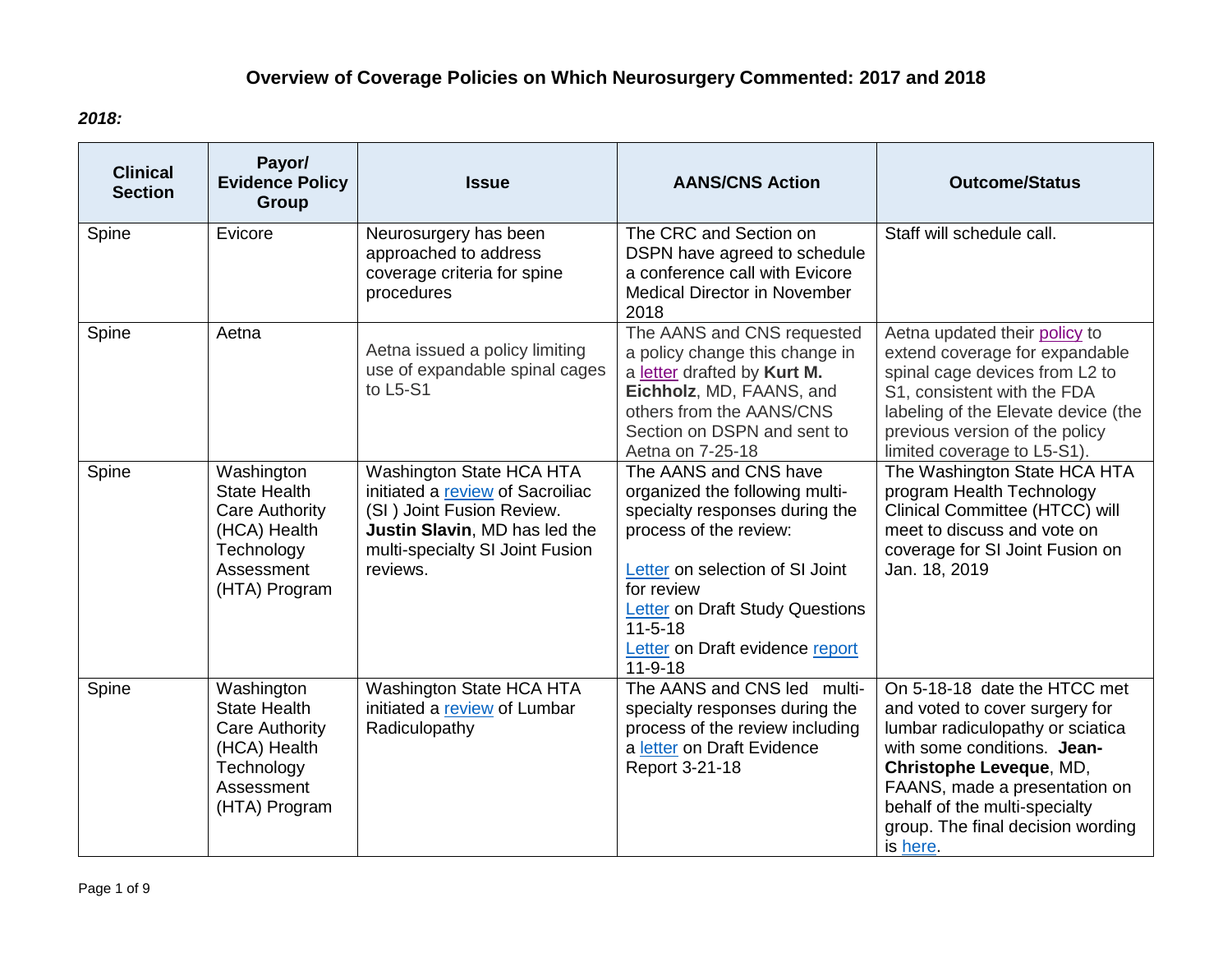| <b>Clinical</b><br><b>Section</b> | Payor/<br><b>Evidence Policy</b><br><b>Group</b> | <b>Issue</b>                                                                                                                                                                                                                                         | <b>AANS/CNS Action</b>                                                                                                                                                                           | <b>Outcome/Status</b>                                                                                                                                                        |
|-----------------------------------|--------------------------------------------------|------------------------------------------------------------------------------------------------------------------------------------------------------------------------------------------------------------------------------------------------------|--------------------------------------------------------------------------------------------------------------------------------------------------------------------------------------------------|------------------------------------------------------------------------------------------------------------------------------------------------------------------------------|
| Spine                             | Anthem                                           | On 2-8-18, Anthem requested<br>feedback on its policy for<br>Sacroiliac (SI) Joint Fusion<br>which considered the procedure<br>investigational and not<br>medically necessary.                                                                       | The AANS and CNS cited<br>evidence for disagreeing with<br>the Anthem position.                                                                                                                  | On 3-8-18 The AANS and CNS<br>submitted comments.                                                                                                                            |
| Spine                             | <b>NASS</b>                                      | NASS request for comments on<br>endoscopic decompression.                                                                                                                                                                                            | The AANS and CNS sent a<br>letter to NASS on 9-6-18 2018                                                                                                                                         | NASS model coverage policies<br>are not public and only available<br>by subscription or to NASS<br>members.                                                                  |
| Spine                             | <b>NASS</b>                                      | NASS request for comments on<br><b>Lumbar Artificial Disc Surgery</b>                                                                                                                                                                                | The AANS and CNS sent a<br>letter to NASS on 9-6-18                                                                                                                                              | NASS model coverage policies<br>are not public and only available<br>by subscription or to NASS<br>members.                                                                  |
| Spine                             | Cigna                                            | <b>Cigna Policy for Cervical</b><br>Fusion. The primary concern<br>about the Cigna policy is the<br>failure to allow for certain<br>patients the incorporation of a<br>posterior cervical fusion<br>procedure at the time of initial<br>laminectomy. | The AANS and CNS developed<br>a multi-specialty response letter<br>sent to Cigna on 5-24-18.                                                                                                     | Carrier Medical Director agreed to<br>a call. On 11-1-18 Julie Kessel,<br>MD, Cigna Medical Director,<br>confirmed her office would<br>arrange a call.                       |
| Spine                             | Cigna                                            | Cigna adopted the NCCI edit<br>prohibiting reporting of lumbar<br>laminectomy (63047) when<br>billed with a posterior lumbar<br>interbody fusion (22630 or<br>22633).                                                                                | On 2-29-18, the AANS, CNS<br>and AANS/CNS Section on<br>DSPN sent a letter to Julie<br>Kessel, MD, Cigna Medical<br>Director, informing Cigna about<br>the May 2018 CPT Assistant<br>Correction. | Carrier Medical Director agreed to<br>a call. On 11-1-18 Dr. Kessel<br>confirmed her office would<br>arrange a call.                                                         |
| Spine                             | <b>NASS</b>                                      | <b>Lumbar Interspinous Devices</b><br><b>Coverage Policy</b>                                                                                                                                                                                         | The AANS/CNS Section on<br>DSPN sent a statement to<br>NASS on 3-10-18 that was<br>generally supportive with a few<br>recommended changes                                                        | NASS adopted DSPN<br>recommended changes in the<br>final policy. NASS model<br>coverage policies are not public<br>and only available by subscription<br>or to NASS members. |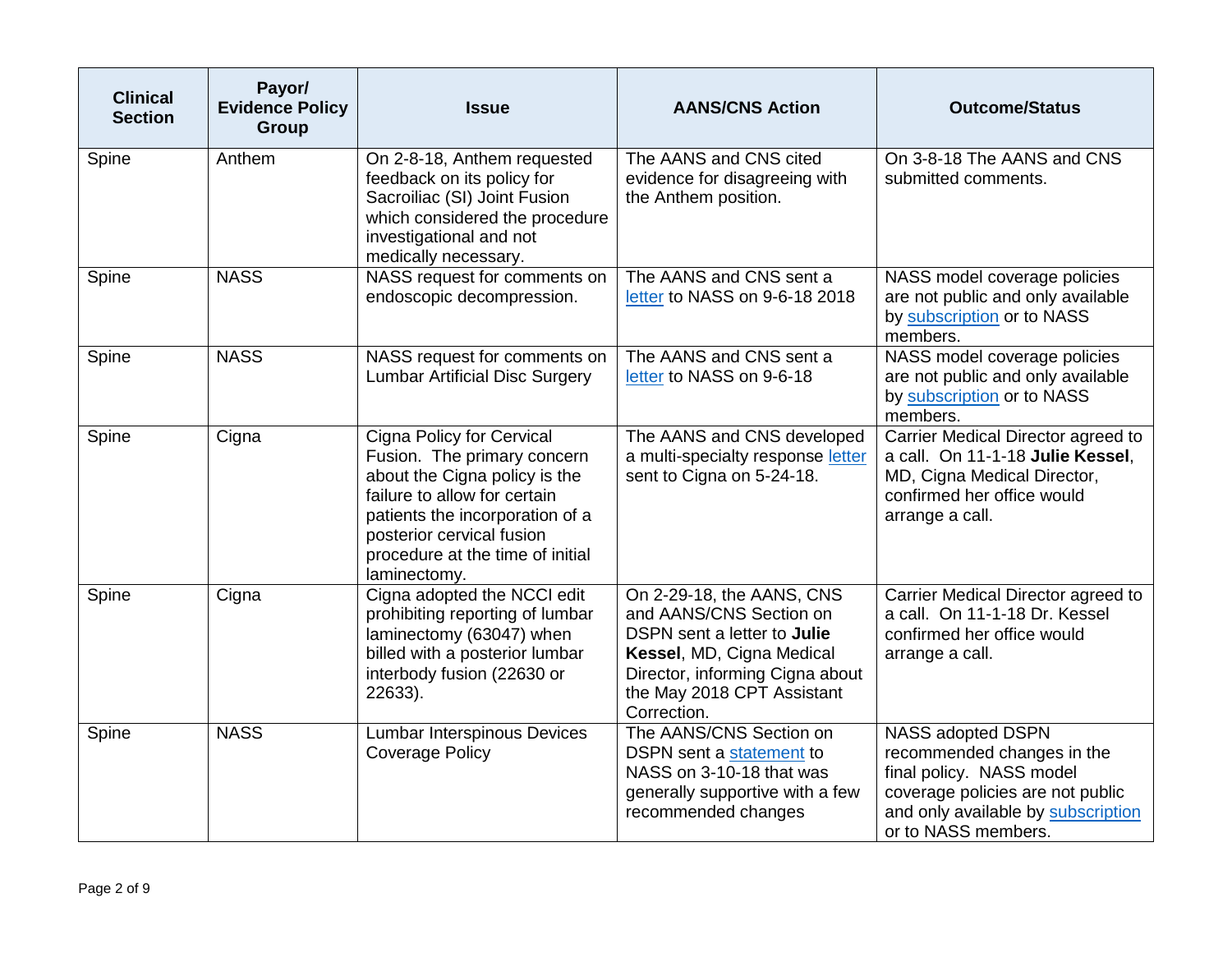| <b>Clinical</b><br><b>Section</b> | Payor/<br><b>Evidence Policy</b><br><b>Group</b>                                      | <b>Issue</b>                                                                                                                                                                                                                                                                                         | <b>AANS/CNS Action</b>                                                                                                                                                                                                       | <b>Outcome/Status</b>                                                                                                                                                                                                                                                                           |
|-----------------------------------|---------------------------------------------------------------------------------------|------------------------------------------------------------------------------------------------------------------------------------------------------------------------------------------------------------------------------------------------------------------------------------------------------|------------------------------------------------------------------------------------------------------------------------------------------------------------------------------------------------------------------------------|-------------------------------------------------------------------------------------------------------------------------------------------------------------------------------------------------------------------------------------------------------------------------------------------------|
| Spine                             | <b>Blue Cross/Blue</b><br>Shield<br>Association<br>(BC/BSA)<br><b>Evidence Street</b> | Endoscopic Discectomy. On 8-<br>2-18 the AANS and CNS<br>received a request from<br><b>BC/BSA Evidence Street</b><br>program for feedback on<br><b>Endoscopic Discectomy</b><br>procedures.                                                                                                          | The AANS/CNS Section on<br>DSPN response was submitted<br>on 9-28-18.                                                                                                                                                        | BC/BSA Evidence Street is a paid<br>subscription service that provides<br>evidence reports. They do not<br>make coverage<br>recommendations. The AANS and<br>CNS receive a free subscription in<br>exchange for providing feedback<br>upon request.                                             |
| Spine                             | <b>BC/BSA</b><br><b>Evidence Street</b>                                               | On 10-23-18, the AANS and<br>CNS received a request from<br><b>BC/BSA Evidence Street</b><br>program for feedback on<br>Interspinous and Interlaminar<br>Stabilization/Distraction<br>Devices (Spacers).                                                                                             | The request was referred to the<br>AANS/CNS Section on DSPN.<br>DSPN RRT members Yi Lu,<br>MD, PhD, FAANS; Scott A.<br>Meyer, MD, FAANS; and<br>Hesham Soliman, MD led the<br>review.                                        | Comments were submitted on 11-<br>20-18. to BC/BSA Evidence<br>Street is a paid subscription<br>service that provides evidence<br>reports. They do not make<br>coverage recommendations. The<br>AANS and CNS receive a free<br>subscription in exchange for<br>providing feedback upon request. |
| <b>ASSFN</b>                      | <b>Novitas</b>                                                                        | <b>MRgFUS</b>                                                                                                                                                                                                                                                                                        | The AANS and CNS sent a<br>letter on 10-6-18 to request a<br>positive LCD. William Jeffrey<br>Elias, MD, FAANS, has led the<br><b>AANS/CNS MRgFUS</b><br>responses.                                                          | Novitas held a conference call on<br>11-20-18 with Univ. of PA<br>neurosurgeons and ASSFN<br>President. Novitas said they need<br>additional clinical information in<br>order to cover MRgFUS.                                                                                                  |
| <b>ASSFN</b>                      | Noridian                                                                              | Noridian has issued a positive<br>draft proposed Local Coverage<br>Decision (LCD) on MRgFUS.<br>The California Assoc. of<br><b>Neurological Surgeons (CANS)</b><br>reached out to the AANS/CNS<br>DC Office to help prepare for<br>Noridian Carrier Advisory<br>Committee (CAC) meeting<br>schedule. | John K. Ratliff, MD, FAANS,<br>participated in a Carrier<br><b>Advisory Committee (CAC)</b><br>meeting on this subject on 6-<br>20-18, and the AANS, CNS and<br>ASSFN submitted a comment<br>letter to Noridian on 8-. 6-18. | Awaiting final decision from<br>Noridian to see if the draft positive<br>coverage policy will be finalized<br>with indications expanded beyond<br>the FDA study criteria.                                                                                                                       |
| <b>ASSFN</b>                      | Anthem                                                                                | Minimally Invasive Ablative<br><b>Surgery for Epilepsy</b>                                                                                                                                                                                                                                           | On 8-14-18, Anthem contacted<br>the AANS and CNS to request                                                                                                                                                                  | Response was submitted to<br>Anthem on 9-20-18                                                                                                                                                                                                                                                  |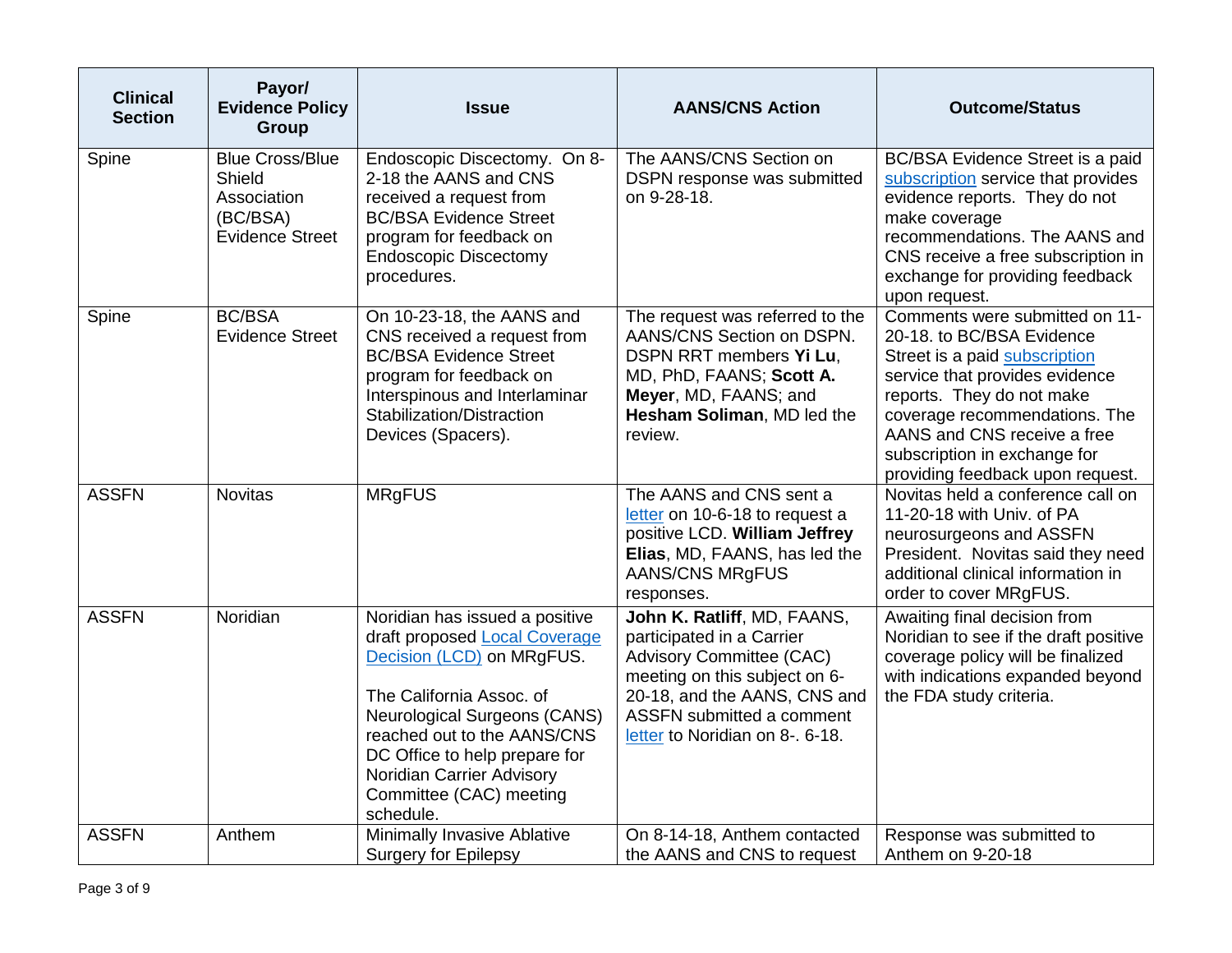| <b>Clinical</b><br><b>Section</b> | Payor/<br><b>Evidence Policy</b><br><b>Group</b>                                      | <b>Issue</b>                                                                                                              | <b>AANS/CNS Action</b>                                                                                                                                                                                              | <b>Outcome/Status</b>                                                                                                                                                                                                                                                                                                                                                             |
|-----------------------------------|---------------------------------------------------------------------------------------|---------------------------------------------------------------------------------------------------------------------------|---------------------------------------------------------------------------------------------------------------------------------------------------------------------------------------------------------------------|-----------------------------------------------------------------------------------------------------------------------------------------------------------------------------------------------------------------------------------------------------------------------------------------------------------------------------------------------------------------------------------|
|                                   |                                                                                       |                                                                                                                           | feedback on a proposed policy<br>for Minimally Invasive Ablative<br>Surgery for Epilepsy.<br>Jonathan P. Miller, MD,<br>FAANS, led the review.                                                                      |                                                                                                                                                                                                                                                                                                                                                                                   |
| <b>ASSFN</b>                      | <b>CMS</b>                                                                            | CMS has opened a National<br><b>Coverage Analysis (NCA) for</b><br><b>Vagus Nerve Stimulation (VNS)</b><br>for Depression | The AANS, CNS and ASSFN<br>sent a letter to CMS on 6-29-18<br>supporting coverage for<br>appropriately selected patients.<br>Brian H. Kopell, MD, FAANS,<br>and Peter E. Konrad, MD,<br>PhD, FAANS, led the review. | <b>CMS Proposed Decision Memo</b><br>was released on 11-19-18 and a<br>30-day comment period has<br>begun. Staff will coordinate with<br>ASSFN for response.                                                                                                                                                                                                                      |
| <b>ASSFN</b>                      | Anthem                                                                                | Deep Brain, Cortical, and<br><b>Cerebellar Stimulation</b>                                                                | For several years AANS, CNS<br>and ASSFN have advocated<br>for Anthem to update their DBS<br>policy. Jason M. Schwalb,<br>MD, FAANS has led the effort<br>in coordination with the<br>American Epilepsy Society.    | On 5-10-18, Anthem published an<br>updated coverage policy for Deep<br>Brain, Cortical, and Cerebellar<br>Stimulation, incorporating a<br>number of recommendations from<br>neurosurgery, such as dropping<br>the criteria that an individual must<br>try and fail vagal nerve stimulation<br>(VNS) first before coverage is<br>allowed for responsive<br>neurostimulation (RNS). |
| ASSFN/Tumor                       | <b>Blue Cross/Blue</b><br>Shield<br>Association<br>(BC/BSA)<br><b>Evidence Street</b> | 7-30-18 BCBSA reached out to<br>request feedback on<br>Stereotactic Radiosurgery and<br>Stereotactic Body Radiotherapy    | Randy L. Jensen, MD,<br>FAANS; Jason P. Sheehan,<br>MD, FAANS; and Rohan<br>Ramakrishna, MD, FAANS,<br>organized a response by<br><b>ASSFN and AANS/CNS Tumor</b><br>Section leaders and submitted<br>on 9-26-18    | BC/BSA Evidence Street is a paid<br>subscription service that provides<br>evidence reports. They do not<br>make coverage<br>recommendations. The AANS and<br>CNS receive a free subscription in<br>exchange for providing feedback<br>upon request.                                                                                                                               |
| All                               | AmeriHealth<br>New Jersey                                                             | Reduction of payment for<br>claims submitted with -25<br>modifier for use of an E/M<br>service.                           | The AANS and CNS joined 45<br>other national and state<br>medical specialty societies in<br>sending a letter to AmeriHealth                                                                                         | AmeriHealth did not change their<br>policy, saying the use of the -25<br>modifier for claims received is<br>10% higher than Truven Health<br>Analytics suggests it should be.                                                                                                                                                                                                     |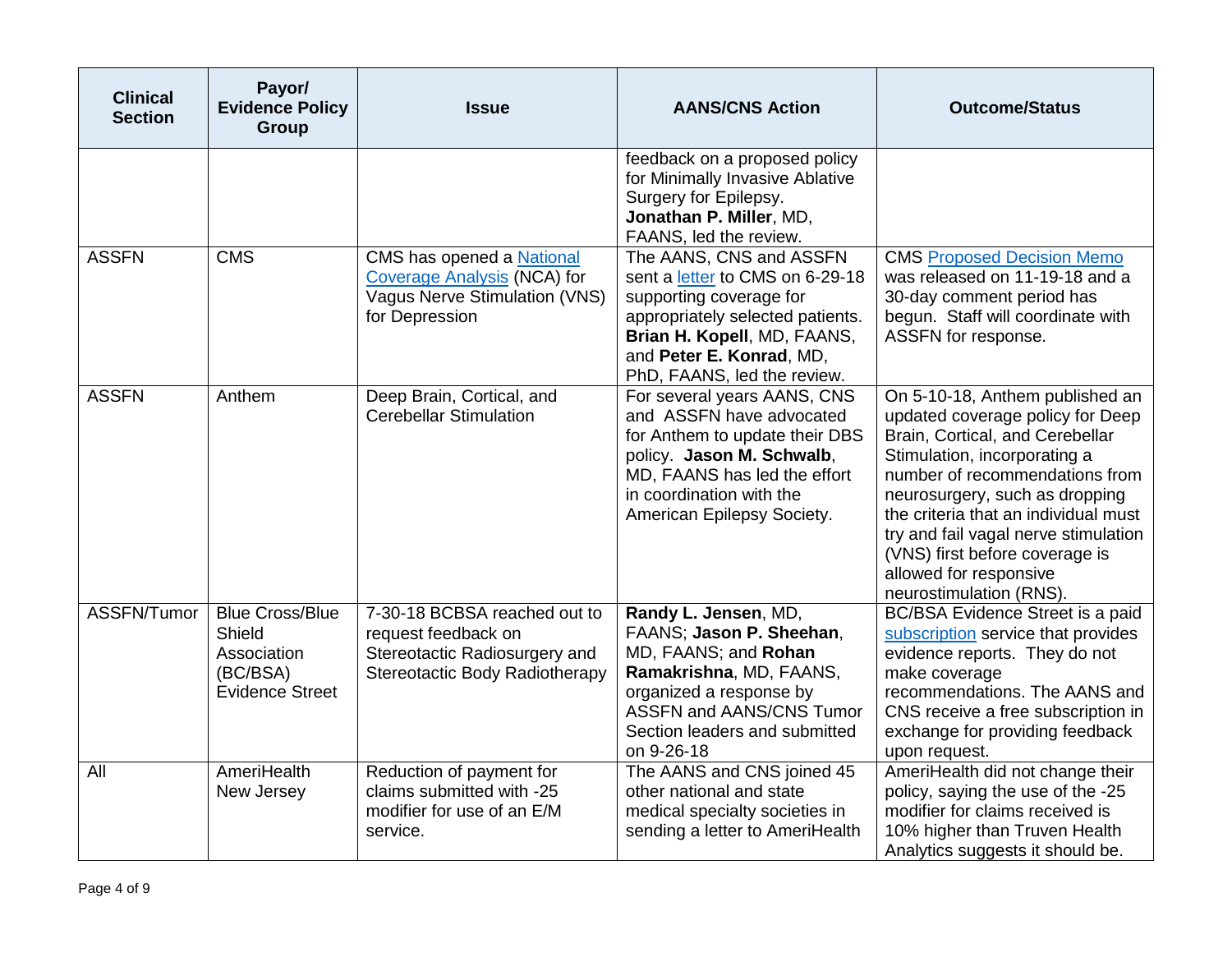| <b>Clinical</b><br><b>Section</b> | Payor/<br><b>Evidence Policy</b><br>Group | <b>Issue</b>                                                                                    | <b>AANS/CNS Action</b>                                                                                                                                                               | <b>Outcome/Status</b>                                                                                                                                                                                              |
|-----------------------------------|-------------------------------------------|-------------------------------------------------------------------------------------------------|--------------------------------------------------------------------------------------------------------------------------------------------------------------------------------------|--------------------------------------------------------------------------------------------------------------------------------------------------------------------------------------------------------------------|
|                                   |                                           |                                                                                                 | to urge the payor to rescind<br>recognition of the -25 modifier.                                                                                                                     |                                                                                                                                                                                                                    |
| All                               | Anthem                                    | Reduction of payment for<br>claims submitted with -25<br>modifier for use of an E/M<br>service. | The AANS and CNS supported<br>the AMA in efforts to convince<br>Anthem to reverse their policy<br>not to pay for claims submitted<br>with -25 modifier for use of an<br>E/M service. | 2-23-18 Anthem sent a letter to<br>the AMA stating that they would<br>not proceed with a policy to<br>reduce payments for E/M services<br>reported with CPT modifier 25.<br>More information is available<br>here. |

## *2017*

| <b>Clinical</b><br><b>Section</b> | Payor/<br><b>Evidence</b><br><b>Policy Group</b> | <b>Issue</b>                                                                                                                                   | <b>AANS/CNS Action</b>                                                                                                                                                                                                                                                                                                                                                                           | <b>Outcome/Status</b>                                                                                                                                                                                                                                                                         |
|-----------------------------------|--------------------------------------------------|------------------------------------------------------------------------------------------------------------------------------------------------|--------------------------------------------------------------------------------------------------------------------------------------------------------------------------------------------------------------------------------------------------------------------------------------------------------------------------------------------------------------------------------------------------|-----------------------------------------------------------------------------------------------------------------------------------------------------------------------------------------------------------------------------------------------------------------------------------------------|
| <b>ASSFN</b>                      | Anthem                                           | MRI guided focused ultra sound<br>(MRgFUS) considered<br>investigational and not<br>medically necessary for all non-<br>oncologic indications. | 2-1-17 The AANS and CNS<br>submitted comments generally<br>supportive of coverage for<br>MRgFUS.                                                                                                                                                                                                                                                                                                 | Anthem considered the issue at<br>their Medical Policy &<br><b>Technology Assessment</b><br>Committee (MPTAC) in May<br>2017 and decided not to update<br>their policy at that time.                                                                                                          |
| <b>ASSFN</b>                      | Anthem                                           | Anthem Deep Brain, Cortical,<br>and Cerebellar Stimulation.<br>Anthem asked for feedback on<br>this policy.                                    | The AANS, CNS and ASSFN<br>submitted comments organized<br>by Jason M. Schwalb, MD,<br>FAANS, which recommended a<br>number of changes to the<br>policy. Included in the<br>comments was an objection to<br>the Anthem policy to limit<br>coverage only to FDA approved<br>indications and a failure to<br>accurately report current<br>literature in support for DBS for<br>secondary dystonia. | 3-9-17, Anthem informed the<br>AANS/CNS that they had<br>reviewed their current policy for<br>deep brain, cortical, and<br>cerebellar stimulation and would<br>not be making changes at this<br>time (note that in 2018 after<br>further advocacy, this was<br>changed to positive coverage). |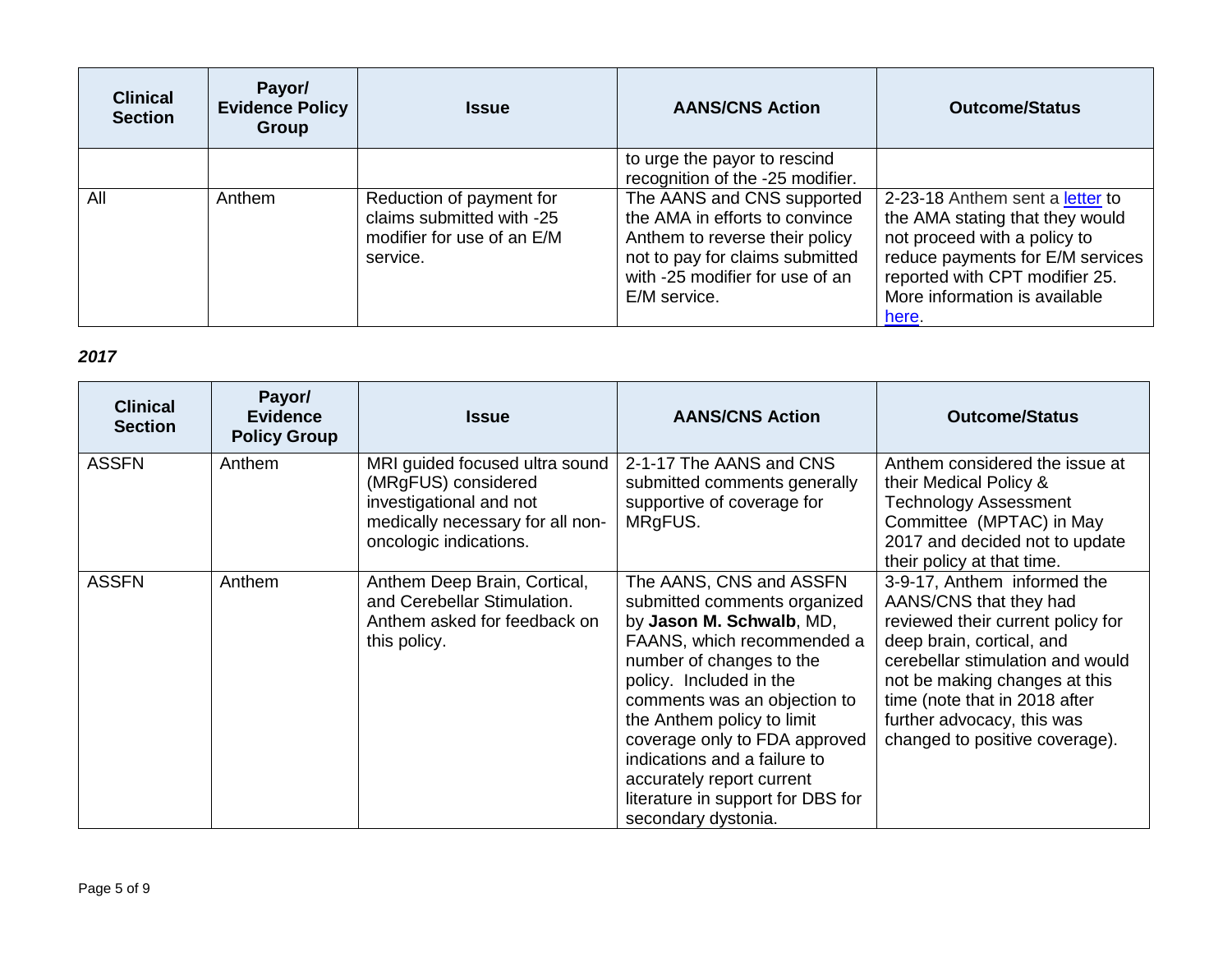| <b>Clinical</b><br><b>Section</b> | Payor/<br><b>Evidence</b><br><b>Policy Group</b>              | <b>Issue</b>                                                                                | <b>AANS/CNS Action</b>                                                                                                                                                                                                                                                                                                                                                                                                                                                                | <b>Outcome/Status</b>                                                                                                                                                                                                                                  |
|-----------------------------------|---------------------------------------------------------------|---------------------------------------------------------------------------------------------|---------------------------------------------------------------------------------------------------------------------------------------------------------------------------------------------------------------------------------------------------------------------------------------------------------------------------------------------------------------------------------------------------------------------------------------------------------------------------------------|--------------------------------------------------------------------------------------------------------------------------------------------------------------------------------------------------------------------------------------------------------|
| <b>ASSFN</b>                      | Medicare Admin.<br>Contractor<br>(MAC) Palmetto<br><b>GBA</b> | MRgFUS stereotactic lesion<br>ablation for the treatment of<br>movement disorders           | The AANS, CNS and ASSFN<br>sent a letter to Palmetto<br>requesting that they take<br>MRgFUS off the list of Cat. III<br>Codes which they consider<br>experimental.                                                                                                                                                                                                                                                                                                                    | Palmetto removed MRgFUS from<br>the list of Cat. III that it considers<br>experimental and will cover.                                                                                                                                                 |
| <b>ASSFN</b>                      | National<br>Government<br>Services (NGS)                      | <b>MRgFUS</b>                                                                               | The AANS, CNS and ASSFN<br>sent a letter to National<br><b>Government Services (NGS)</b><br>MAC regarding a draft LCD<br>designating MRgFUS for<br><b>Essential Tremor as</b><br>investigational.                                                                                                                                                                                                                                                                                     | NGS announced in Dec. 2017<br>that they would cover MRgFUS.                                                                                                                                                                                            |
| Spine                             | <b>BC/BSA</b><br><b>Evidence Street</b>                       | SI Joint Fusion                                                                             | 6-4-17 AANS and CNS<br>submitted comments. The<br>response was drafted by Justin<br>Slavin, MD, and reviewed by<br>Luis M. Tumialan, MD,<br>FAANS.                                                                                                                                                                                                                                                                                                                                    | <b>BC/BSA Evidence Street is a</b><br>paid subscription service that<br>provides evidence reports. They<br>do not make coverage<br>recommendations. AANS and<br>CNS receive a free subscription<br>in exchange for providing<br>feedback upon request. |
| Spine                             | <b>NASS</b>                                                   | Allograft and Demineralized<br>Bone Matrix for Spinal Fusion<br>and Spinal Cord Stimulation | On 5-3-17, the AANS and CNS<br>CRC RRT responded to NASS<br>draft coverage<br>recommendations on Allograft<br>and Demineralized Bone Matrix<br>for Spinal Fusion and Spinal<br>Cord Stimulation. The RRT<br>members were generally in<br>agreement, but recommended<br>that NASS add a reference to<br>the paper by Nicholas<br>Theodore, MD, FAANS, on<br>occipital cervical fixation<br>(Neurosurgery 2016 79(4):549-<br>60) to further support the use of<br>structural allograft. | NASS agreed to add the<br>referenced paper. NASS model<br>coverage policies are not public<br>and only available by subscription<br>or to NASS members.                                                                                                |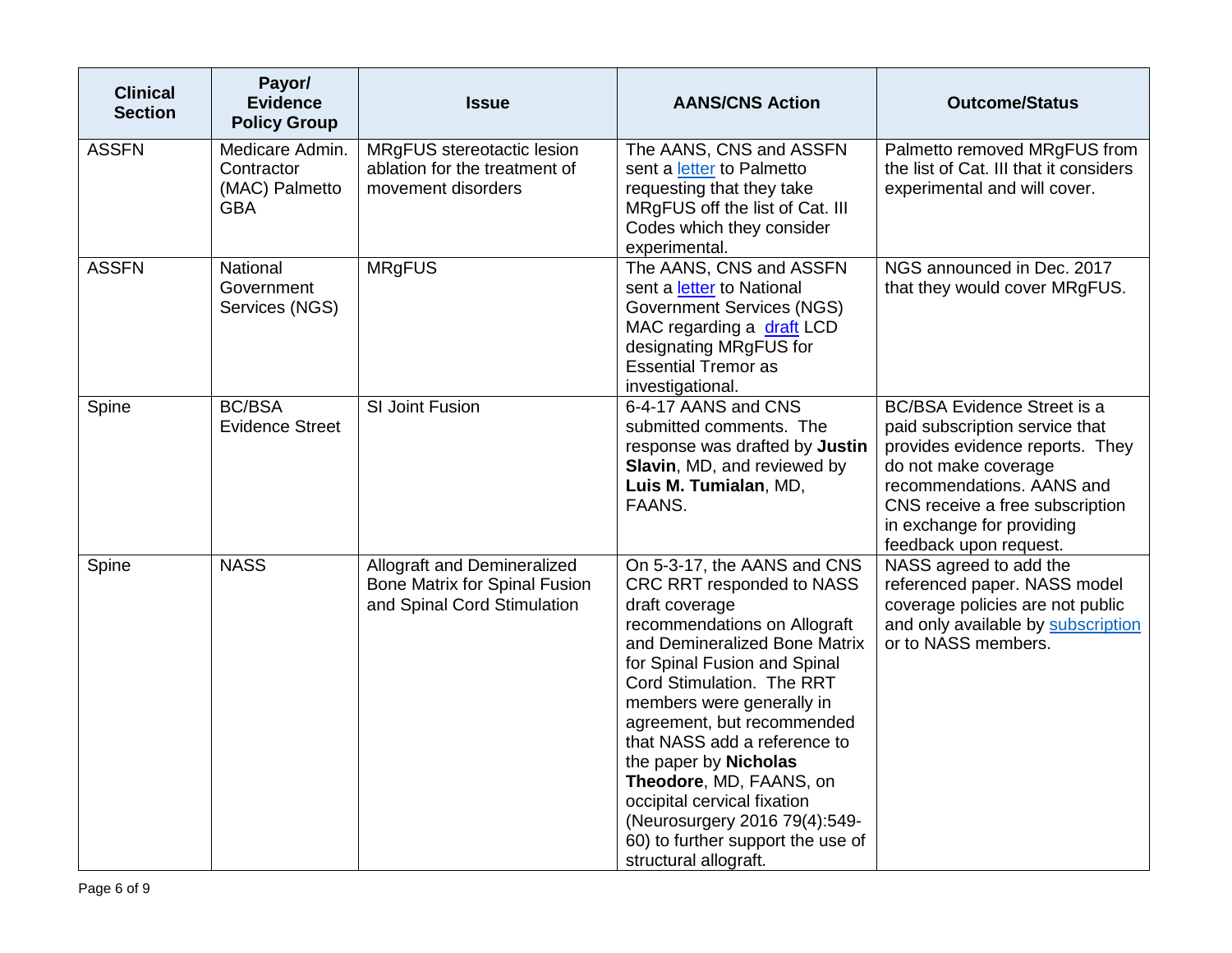| <b>Clinical</b><br><b>Section</b> | Payor/<br><b>Evidence</b><br><b>Policy Group</b>       | <b>Issue</b>                                                                                                                        | <b>AANS/CNS Action</b>                                                                                                                                                                                                                                                                                                                                                                                                                                                                                                                                                                      | <b>Outcome/Status</b>                                                                                                                                                                                                                                                                                                                                                                                         |
|-----------------------------------|--------------------------------------------------------|-------------------------------------------------------------------------------------------------------------------------------------|---------------------------------------------------------------------------------------------------------------------------------------------------------------------------------------------------------------------------------------------------------------------------------------------------------------------------------------------------------------------------------------------------------------------------------------------------------------------------------------------------------------------------------------------------------------------------------------------|---------------------------------------------------------------------------------------------------------------------------------------------------------------------------------------------------------------------------------------------------------------------------------------------------------------------------------------------------------------------------------------------------------------|
| Spine                             | <b>BC/BSA</b><br><b>Evidence Street</b>                | Intraoperative monitoring (IOM)                                                                                                     | On April 11, 2017, the AANS<br>and CNS sent a response to<br>BCBSA regarding their request<br>for a review of intraoperative<br>monitoring and stated that the<br>surgeon's discretion should be<br>the determining factor as to<br>whether neurophysiologic<br>monitoring of the recurrent<br>laryngeal nerve is indicated in<br>patients undergoing cervical<br>spine surgery. References<br>were provided for monitoring of<br>the recurrent laryngeal nerve,<br>outlining circumstances in<br>which the nerve may be of<br>higher risk of injury and,<br>therefore, require monitoring. | <b>BC/BSA Evidence Street is a</b><br>paid subscription service that<br>provides evidence reports. They<br>do not make coverage<br>recommendations. The AANS<br>and CNS receive a free<br>subscription in exchange for<br>providing feedback upon request.                                                                                                                                                    |
| Spine/<br>Pain                    | California<br>Technology<br>Assessment<br>Forum (CTAF) | CTAF issued a draft document<br>prepared by ICER to assess<br>the value of non-surgical,<br>alternative treatment for back<br>pain. | On April 28, 2017, the AANS,<br>CNS and AANS/CNS Section<br>on sent a letter noting that while<br>there may be a role for<br>alternative therapy for some<br>patients, organized<br>neurosurgery emphasized the<br>importance of exhaustive<br>diagnostic imaging and<br>comprehensive neurological<br>assessment to identify those<br>individuals who would benefit<br>most from timely surgical<br>intervention as opposed to non-<br>operative measures, regardless<br>of modality.                                                                                                      | On Nov. 6, 2017, the Institute for<br><b>Clinical and Economic Review</b><br>(ICER) issued a final evidence<br>report following an Oct. 19, 2017<br>meeting of the CTAF at which the<br>determined that there is evidence<br>of some value for acupuncture,<br>cognitive behavioral therapy,<br>mindfulness, and yoga for spine<br>patients. They did not find<br>adequate evidence to comment<br>on Tai Chi. |
| Spine                             | <b>Work Loss Data</b><br>Institute                     | The AANS/CNS Washington<br>Office was contacted regarding<br>concerns that the Work Loss                                            | Kenneth M. Crandall, MD,<br>reviewed the ODG position,<br>comparing it to recent                                                                                                                                                                                                                                                                                                                                                                                                                                                                                                            |                                                                                                                                                                                                                                                                                                                                                                                                               |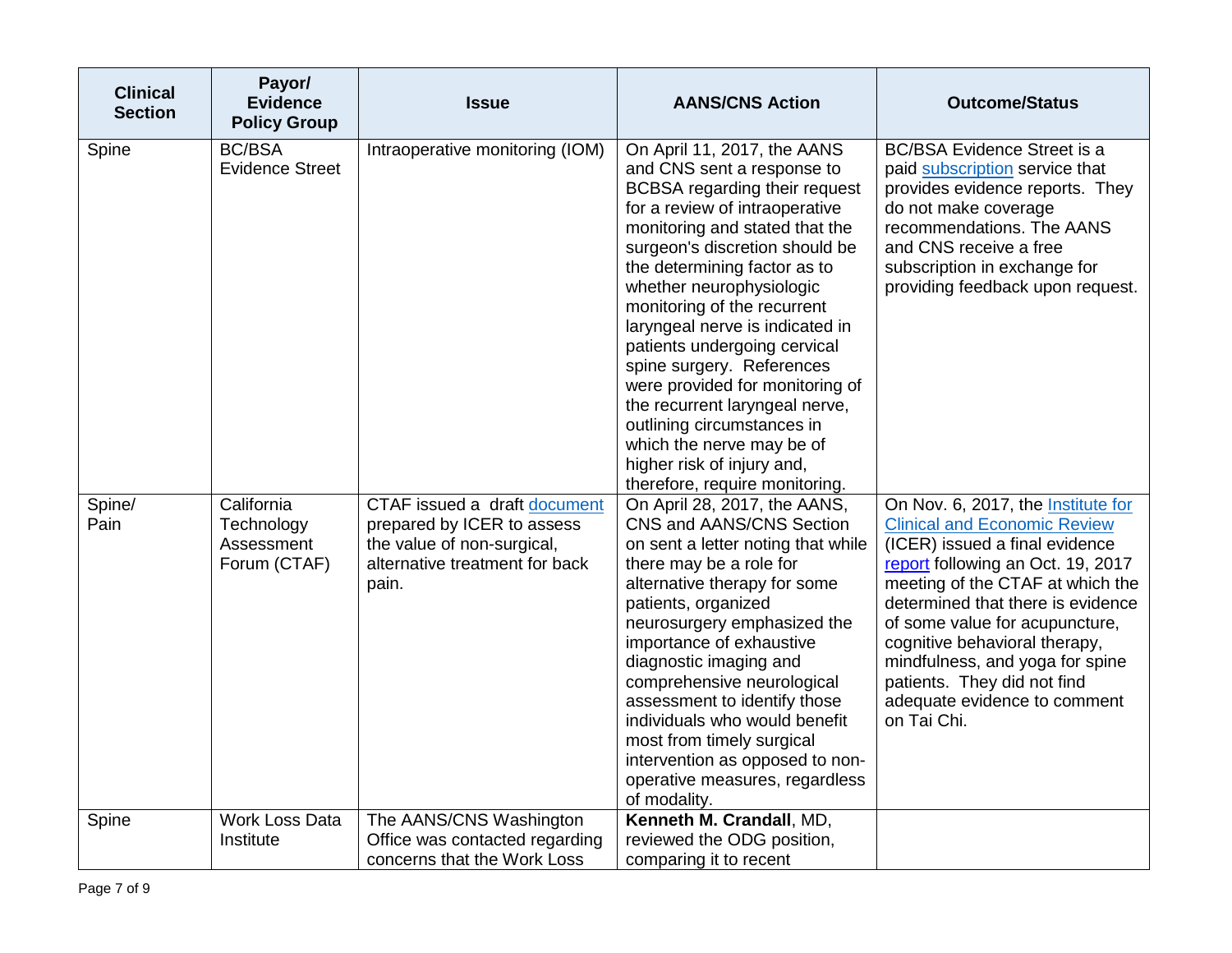| <b>Clinical</b><br><b>Section</b> | Payor/<br><b>Evidence</b><br><b>Policy Group</b>           | Issue                                                                                                                                                                                                                                                       | <b>AANS/CNS Action</b>                                                                                                                                                                                                                                                                                                                                                                                 | <b>Outcome/Status</b>                                                                                                                                                                                                                                                                                                                                                                                                                                  |
|-----------------------------------|------------------------------------------------------------|-------------------------------------------------------------------------------------------------------------------------------------------------------------------------------------------------------------------------------------------------------------|--------------------------------------------------------------------------------------------------------------------------------------------------------------------------------------------------------------------------------------------------------------------------------------------------------------------------------------------------------------------------------------------------------|--------------------------------------------------------------------------------------------------------------------------------------------------------------------------------------------------------------------------------------------------------------------------------------------------------------------------------------------------------------------------------------------------------------------------------------------------------|
|                                   |                                                            | Data Institute Official Disability<br>Guidelines (ODG) that are used<br>for coverage decisions by a<br>number of workers<br>compensation programs criteria<br>for sacroiliac joint fusion<br>surgery was not based on<br>current evidence.                  | information on the subject<br>submitted by the AANS and<br><b>CNS to BCBSA Evidence</b><br>Street program. Dr. Crandall<br>and the Spine Section RRT<br>wrote a letter highlighting<br>concerns about outdated<br>literature upon which the ODG<br>criteria is based. The letter was<br>sent to the Work Loss Data<br>Institute on 9-25-17                                                             |                                                                                                                                                                                                                                                                                                                                                                                                                                                        |
| Spine                             | Anthem                                                     | Inappropriate Bundling of<br><b>Spinal Surgery Procedures</b>                                                                                                                                                                                               | Specific codes inappropriately<br>bundled included:<br>• laminectomy codes 63042,<br>63047 and 63048 with<br>lumbar fusion codes 22630<br>and 22633<br>• additional level<br>posterior/posterolateral<br>fusion code 22614 with<br>codes 22600, 22610,<br>22612, 22630 and 22633<br>• vertebral corpectomy codes<br>63081, 63082, 63085,<br>63086, 63087 and 63088<br>with lumbar fusion code<br>22558 | On April 19, 2017, Anthem staff<br>stated they agreed on the<br>following: They will no longer<br>deny CPT code 22614 when<br>billed with CPT codes 22600,<br>22610, 22612 and 22630. They<br>are targeting the end of May<br>2017 to have the edits removed<br>from the appropriate systems.<br>They will leave the edit to deny<br>CPT code 22614 when billed with<br>CPT code 22633 and will<br>continue to review appeals for<br>this combination. |
| Spine                             | Washington<br><b>State Health</b><br><b>Care Authority</b> | In January 2017, the<br>Washington State Health Care<br><b>Authority Health Technology</b><br>Assessment (HTA) program<br>conducted a re-review of a<br>2008 coverage policy for<br>artificial disc replacement for<br>cervical and lumbar spinal<br>discs. | On 3-1-17, the AANS, CNS,<br><b>Washington State Association</b><br>of Neurological Surgeons<br>(WSANS), ISASS, and NASS<br>sent a letter to the Washington<br><b>State Health Technology</b><br>Assessment (HTA) program<br>expressing disappointment<br>about a Jan. 20, 2017, decision<br>by the HTA Health Technology                                                                              | To see the final non-decision<br>wording for ADR click here.                                                                                                                                                                                                                                                                                                                                                                                           |